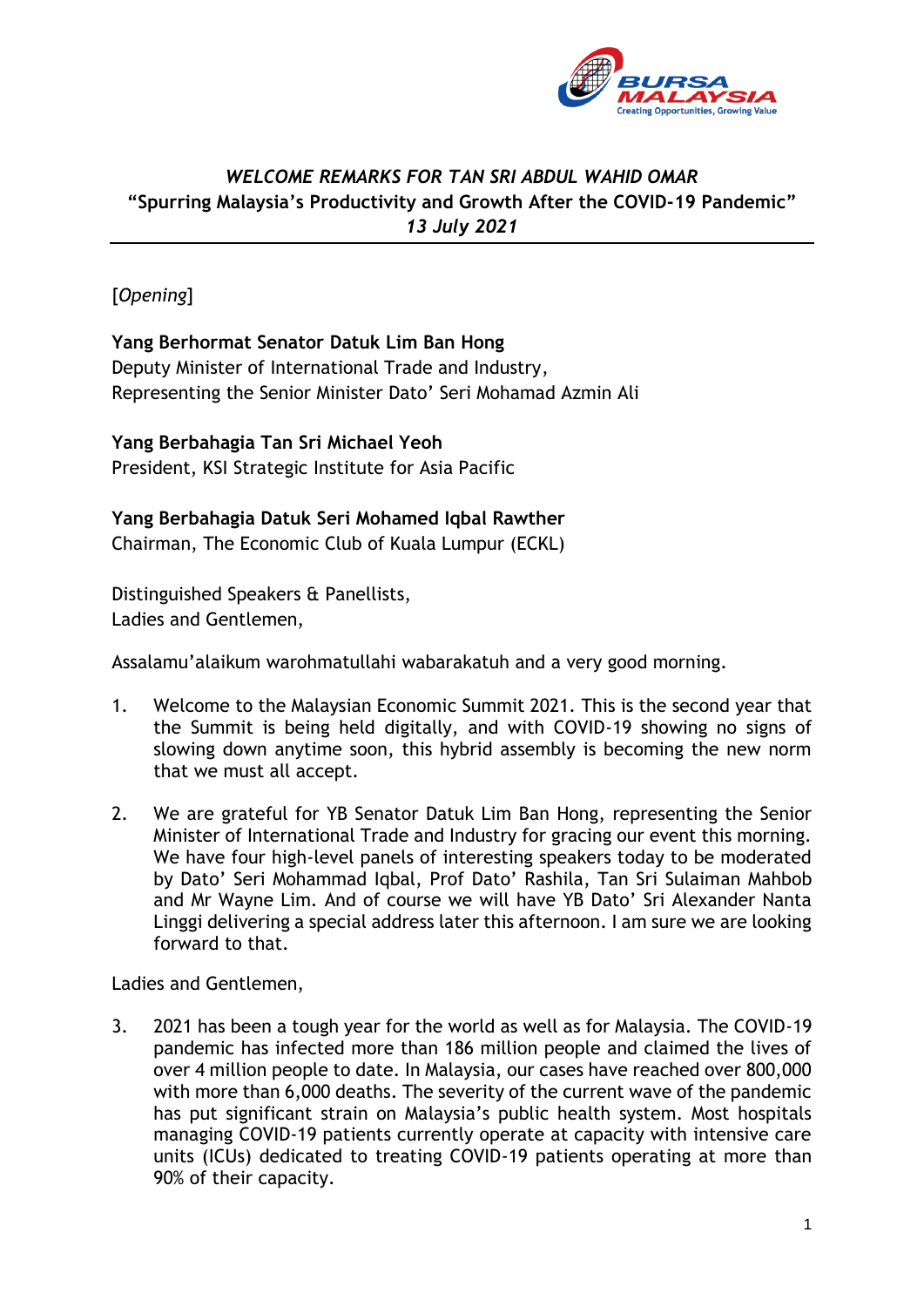- 4. It is interesting to see a different situation in the United Kingdom (UK). The UK went into their third national lockdown on 6 January 2021 after daily new cases crossed 50,000 and the number of deaths crossed 400 per day. On 17 May 2021, the day I arrived in the UK, they uplifted the lockdown partially and allowed almost all economic sectors to reopen. This includes allowing dining-in at restaurants for up to six persons per table. At that time, the number of daily new cases had dropped to 2,000 with only 4 deaths. Yesterday 12 July after only eight weeks, the daily new cases had jumped 17-fold to 34,000 but number of deaths remained low at 6 (200 over the last 7 days). What is different? Well, it is the vaccination rate. 66.2% of the total UK adult population have been vaccinated with 2 doses whilst 87.2% have been vaccinated with at least one dose. With this, the UK is expected to uplift the lockdown fully come Monday 19 July 2021.
- 5. This proves the point that the Malaysian Government's efforts to ramp up vaccination rate should be lauded so that the lockdown can be uplifted soonest possible to help save the economy and people's livelihood. Based on covidvax.live , some 11.6 million doses have been administered with 3.6 million (11.2%) fully vaccinated and 8.0 million (24.6%) received at least 1 dose. At the current rate of 337,000 doses per day, Malaysia could have 70% of people fully vaccinated in 100 days ie by end October 2021. It is therefore our hope that as the vaccination rate increases, we can uplift and do away the broad-based lockdown and have more targeted EMCOs only in highly infected/affected areas.

Ladies and Gentlemen,

- 6. The theme of this year's Summit is "Spurring Malaysia's Productivity and Growth After the COVID-19 Pandemic". The topics to be discussed today are all relevant to the current times and imperative as we look towards new approaches in navigating Malaysia's strained economy along a path of robust, sustainable, and inclusive recovery.
- 7. After contracting by 3.3% in 2020, the global GDP is expected to rebound to 5.8% in 2021 based on OECD's global projection for global economic growth. However, the global income (as measured by GDP at current prices) will still be roughly one trillion USD below its pre-crisis trend by the end of next year as emerging countries struggle to keep up. Supply-chain disruptions and bottlenecks around the world have driven material prices higher in recent months. OECD estimates that inflation will increase to an average of 2.7% in 2021 before cooling to 2.4% next year as government support programs are relaxed.
	- 8. Closer to home, Malaysia's GDP marginally contracted by 0.5% in the first quarter of 2021, continuing its recovery from a contraction of 3.4% in the preceding quarter. The improvement in economic performance in Q1-2021 was due to:
		- a. expansion in manufacturing sector and the rebound of agriculture sector;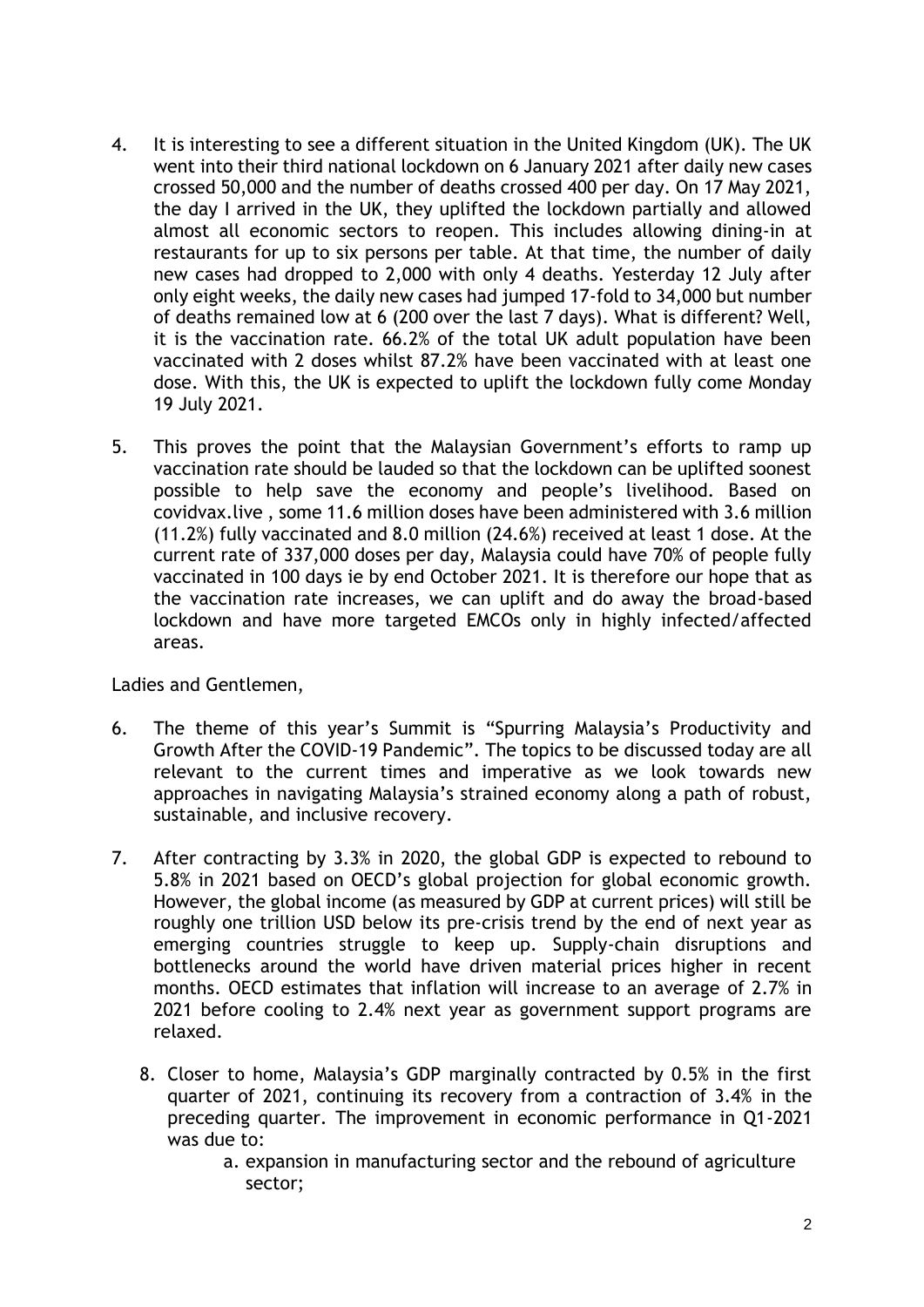- b. strong growth in exports;
- c. reopening of more economic activities during the Movement Control Order (MCO) 2.0 which is less stringent than the MCO imposed last year and;
- d. various stimulus economic packages by the government.
- 9. Having said that, the recent MCO 3.0 and subsequent Full MCO (FMCO) has stifled the recovery. After reviewing the current situation, the World Bank has lowered its GDP growth outlook for Malaysia for the second time to 4.5 % in 2021 - down from the 6 % growth forecast in March 2021. The pandemic has had an asymmetric impact on sectors and regions. For example, the food & beverage sector experienced higher closure rates, particularly in the Northern states, where vendors largely rely on tourists from Kuala Lumpur and Selangor to patronise their food trails. Other manufacturing sectors have experienced particularly high closure rates in East Malaysia. I believe there is a need for the customisation of policies and programs to enable the identification of sectors or regions where more support is needed.

Ladies and Gentlemen,

- 10. Any government facing this unprecedented once-in-a-century crisis would be taken by surprise. The concerted and rapid response from the government, central bank and the private sector towards the crisis, using a combination of fiscal, monetary and fiscal measures should be commended. The government has introduced eight economic packages from PRIHATIN in March 2020 to the most recent PEMULIH last month. These packages are collectively worth RM530 billion. Out of this amount, a significant RM83 billion are in the form of direct fiscal injections.
- 11. Many may complain the stimulus packages are inadequate. But without the broad-based tax such as GST, the Government's resources are rather limited with fiscal deficit of 6.2% of GDP in 2020 and expected to widen further to 6.8% in 2021 compared to the earlier official forecast of 6.0%. The government has been prudent and introduced initiatives that do not unnecessarily put strain on our fiscal position but at the same time, cushion the rakyat from the worst effects of the economic downturn. It is a delicate balancing act. But too wide a fiscal deficit and high government debt level may risk a downgrade in credit rating resulting in higher borrowing cost and potentially weakening the currency. Having said that, the saving grace is that our current account in our balance of payments for Q1 2021 remains healthy at RM12.3 billion or 3.3% of GDP, our BNM international reserves of USD111 billion is sufficient to finance 8.2 months of retained imports and the banking system remains well capitalised with core equity tier one ratio of 14.8%, sufficient buffer against unexpected risks.

Ladies and Gentlemen,

12. The next few months will be absolutely crucial for our economy. Achieving the milestones of the National Recovery Plan will be pivotal for an economic rebound. Transitioning between the four phases will not be easy with the recent